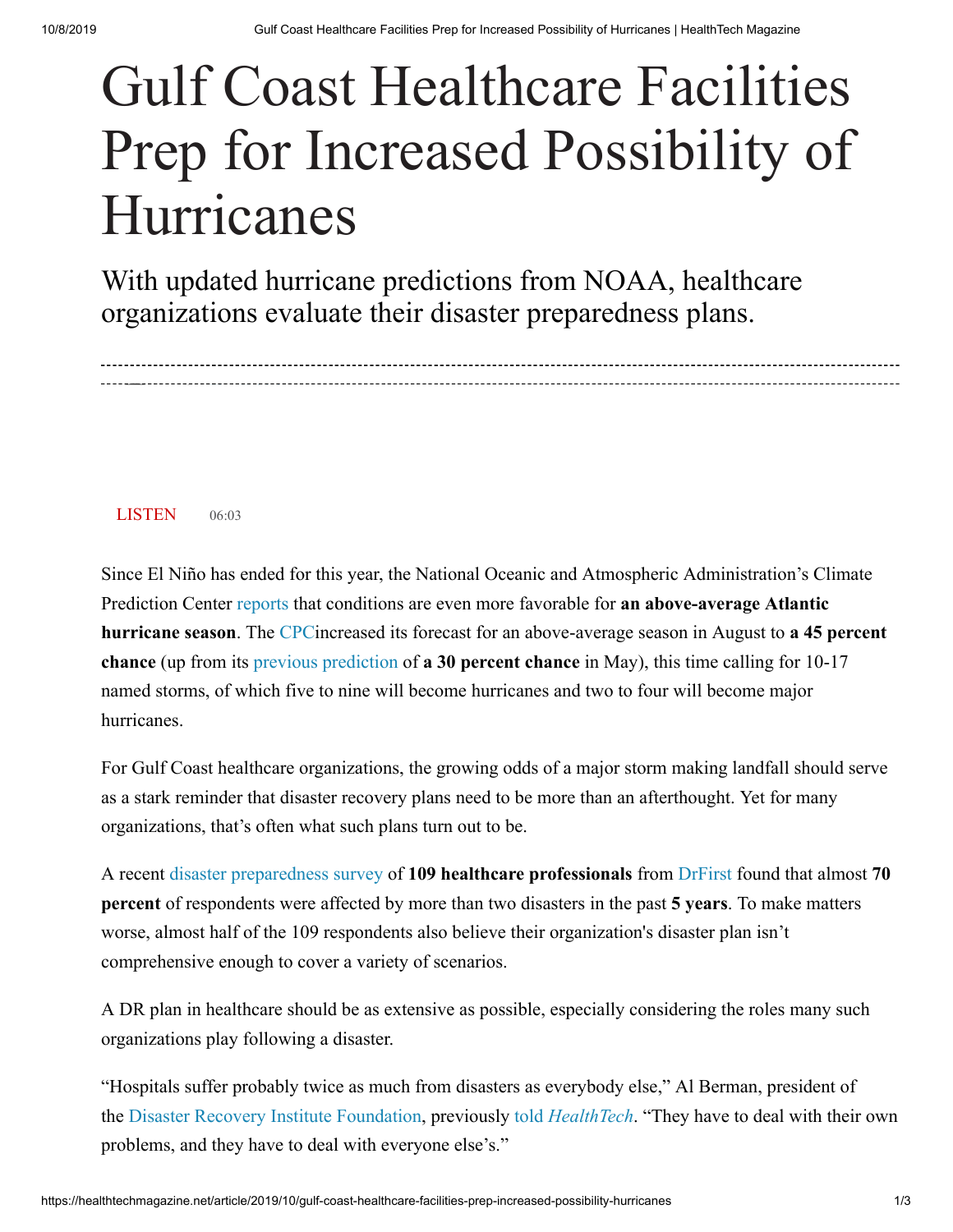*BECOME AN INSIDER: [Sign up for access to exclusive HealthTech videos, whitepapers and articles.](https://healthtechmagazine.net/about-insider)*

## Organizations Find Ways to Test Their Disaster Recovery Systems

[MD Anderson Cancer Center](https://www.mdanderson.org/) is one organization that isn't taking any chances when it comes to disaster recovery. Twice each year, the cancer care center shifts its IT production to its DR systems for a few days.

"**Actually doing it is the only way to know for sure that it works**," says Charles Suitor, associate vice president and CTO for the Houston organization. "The process teases out little things that would have gone wrong if you'd just waited for a disaster to try out your system."

For example, a DR system might work flawlessly when it's initially deployed, but subsequent updates, architecture changes and the addition of new applications can throw a wrench in the works.

"Just because you validate the system once," Suitor warns, "doesn't mean it still works years later."

Real-world tests such as these not only ensure that the DR system works as expected but also **offer IT and clinical staff valuable hands-on experience** switching over to the system. This way, when a disaster does occur, it's not their first rodeo.

Sometimes, however, the experience of a major storm is **the only way to reveal the weaknesses in a DR plan**, which can allow an organization to recalibrate its processes.

"Most recently, Hurricane Dorian allowed us the opportunity to prepare and implement at full scale," says William Walders, CIO of nonprofit community health system [Health First](https://hf.org/). "Thankfully, the storm issues were minor in Florida, and we only had some minor connectivity issues. However, it provided exposure to new personnel and allowed our veteran staff an opportunity to knock the rust off their processes and expertise."

## *READ MORE: [Discover how disaster recovery in the cloud differs from online recovery.](https://healthtechmagazine.net/article/2019/07/how-disaster-recovery-cloud-differs-online-recovery)*

## Look to the Cloud When Skies are Cloudy

MD Anderson Cancer Center is heavily invested in its two offsite data centers, which is why it hasn't yet [started using public cloud for disaster preparedness. But for many other healthcare providers,](https://blog.cdw.com/services/why-its-time-to-consider-disaster-recovery-as-a-service) a cloudbased Disaster Recovery as a Service (DRaaS) makes sense — especially in light of some recent trends.

Over the past few years, **the cost of DRaaS solutions has declined significantly**. Many DRaaS solutions also now let customers tier their workloads, so mission-critical ones get replicated first and fast, rather than running everything all at once. And when there's not a storm in sight, DRaaS provides an additional layer of protection against man-made disasters such as ransomware.

Regardless of whether a healthcare provider uses DRaaS or owns offsite data centers, neither of those systems should be considered the ultimate solution when it comes to a DR plan.